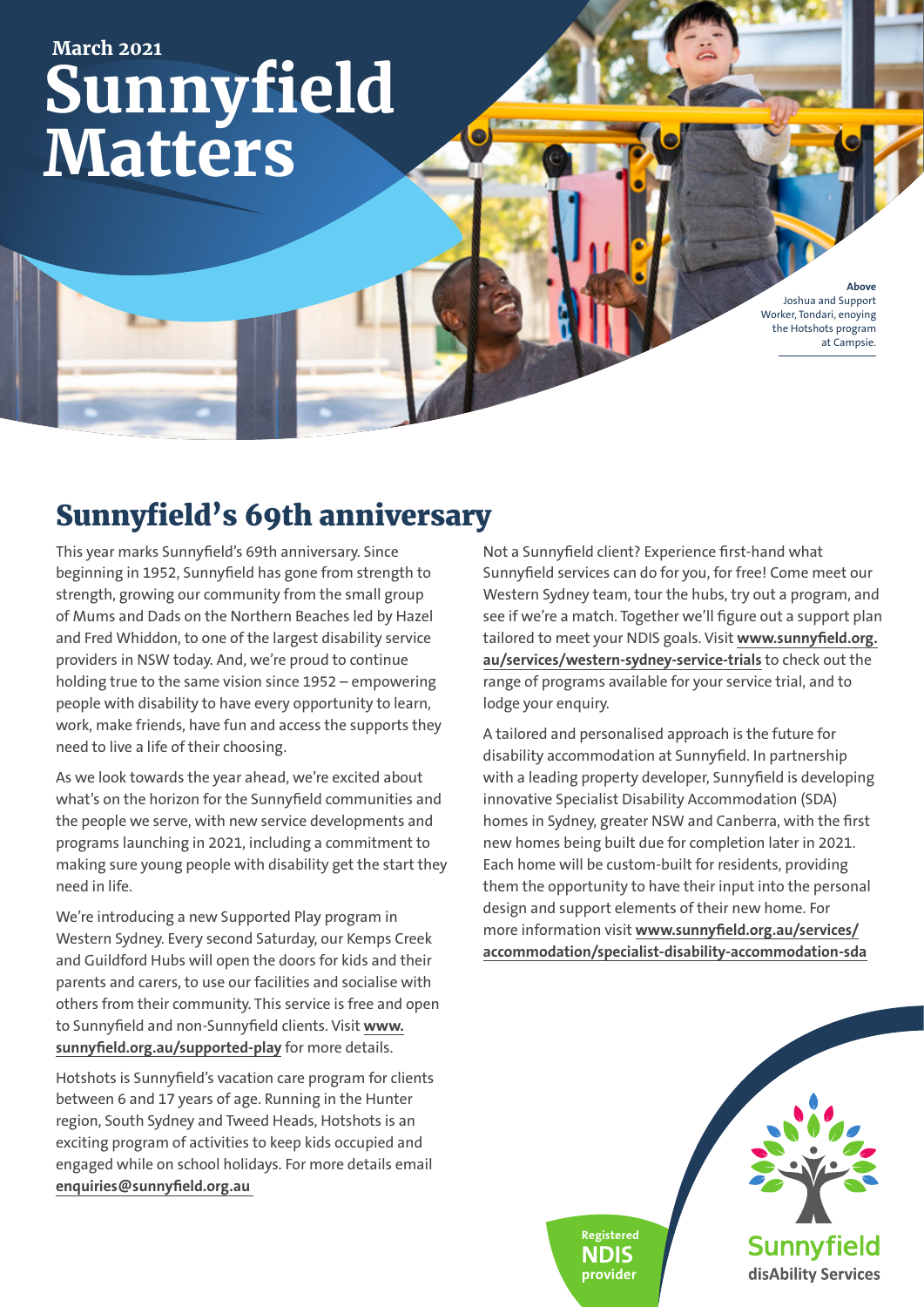# Message from the Chair and CEO

### **Dear clients, families, guardians and friends of Sunnyfield,**

Welcome everyone to the first edition of Sunnyfield Matters for 2021. While 2020 certainly wasn't the year any of us were expecting, we start 2021 encouraged by the way we partnered with you last year, and emboldened to plan and hope for a better year ahead for all of us.

While a COVID-19 vaccine offers hope, we must remain diligent, maintaining good hygiene, practicing physical distancing, and following NSW Health COVID-19 guidelines, to ensure the wellbeing and safety of clients and staff. As the government and NSW Health confirm vaccination processes and policies, we will ensure all clients, families and carers are informed.

In July this year, it will be five years since the NDIS began its staged roll out across Australia. In many respects the NDIS has been a fantastic success, providing over 430,000 people with disability opportunities they may never have dreamed of or otherwise accessed. With choice and control over how their NDIS funding is spent, clients, families and carers are now starting to choose service providers who meet their specific needs. Sunnyfield is excited by this opportunity to demonstrate how we listen and understand, and then build and develop service programs that support clients, families and carers to achieve their goals. Some people have not had such a positive experience with the NDIS – plan reviews at times have been inconsistent, funding is not always allocated as sought, and sometimes the NDIA processes are difficult to deal with. Sunnyfield understands these difficulties, and have built a team of experienced and talented people across the organisation who can help you more easily navigate the NDIS. We will support you in whatever way we can. Please email **enquiries@sunnyfield.org.au** if you would like some assistance. We're here to help you.

While the NDIS is now in its fifth year, it is still evolving. We already know the NDIS is changing the way it will fund community services group activities and supported employment from mid-year; and supported independent living funding is being contained. The NDIA is also piloting independent assessments to create equal access and equity for all participants. The evolution of the NDIS looks likely to continue for the foreseeable future.

At the same time the government are investing in the future of the sector. Through the Information, Linkages and Capacity Building (ILC) program, the Australian Government has budgeted over \$260 million over the next two years to provide grants to organisations to deliver supports and services for all people with disability.

Together with sector representative groups, Sunnyfield continues to advocate for a NDIS that is fair, equitable and sustainable. We will look for every opportunity to contribute to government initiatives that include, respect, and provide for people with disability, families and carers to have a good life. And we will always remain focused on ensuring the quality of the support services we provide are what the client, family and carer, expect and want.

To this end, we are currently developing our strategy and plan for the future. A future which includes a more dynamic disability sector with more choice and opportunity for people with disability. We are investing in training and development for our staff, to enable more services to be available for more clients. We are creating a vision for a new digital environment for Sunnyfield. We are planning for how to use the gifted Crown Lands. And we are strengthening our governance, risk and compliance.

Thank you to the people with disability, and their families, guardians and carers, who choose Sunnyfield as their service provider and trusted partner.

Best regards

**Karen Ingram Chair** Caroline Cuddihy CEO

**Above** Karen Ingram, Sunnyfield Board Chair (right) and Caroline Cuddihy, Sunnyfield CEO (left)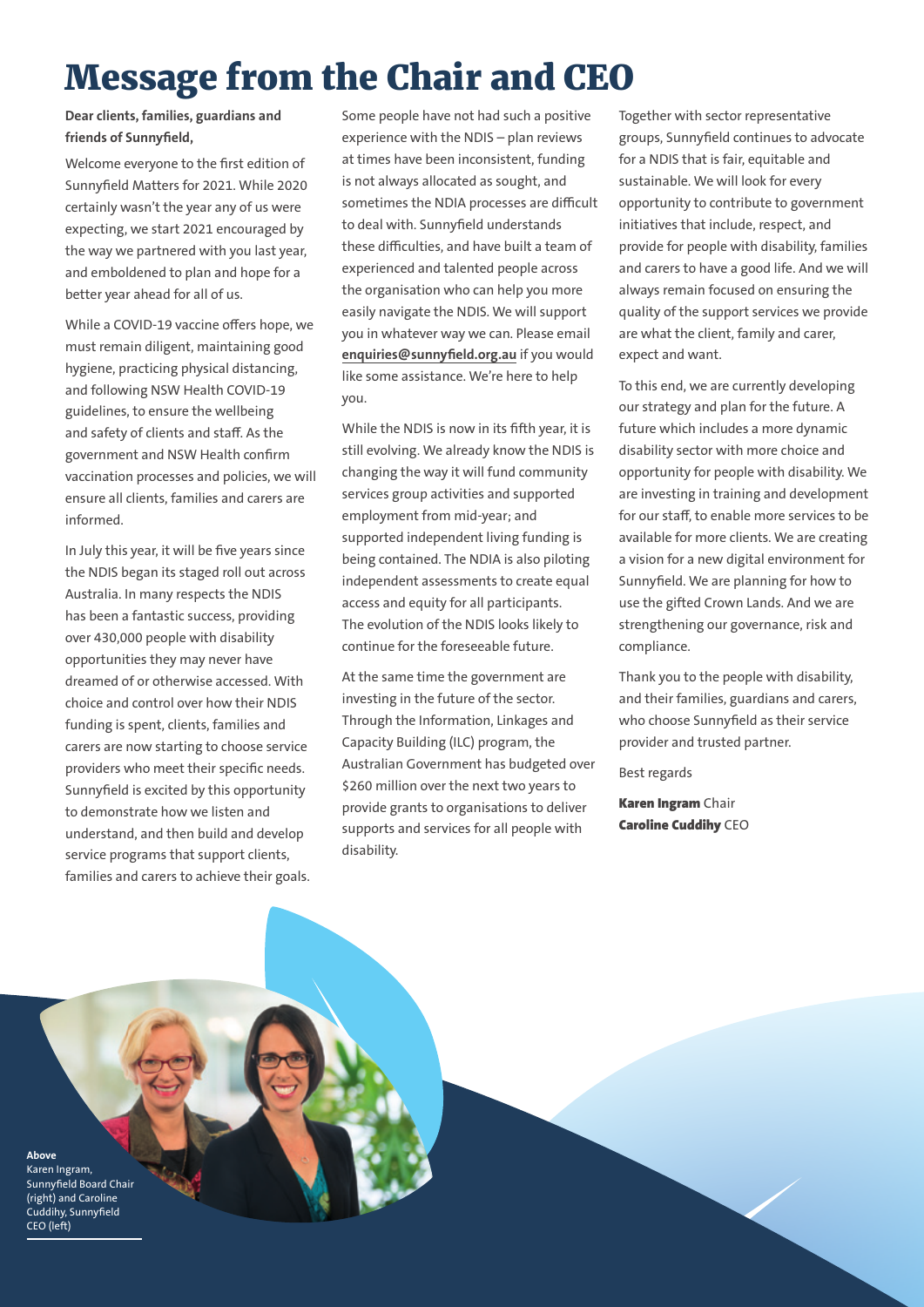## Lake Macquarie makes a splash

Last year, Sunnyfield Community Services Lake Macquarie Hub in collaboration with the Lake Macquarie City Council were awarded with a grant from Swim Australia to create an all-abilities aqua fitness program, a first of its kind offered in the area for people with disability. Together they produced a swim scheme that included adaptive equipment and a fun, inclusive program that had a learning based outcome for each session.

The eight week 'Wild West' themed program saw participants taking part in a weekly 45 minute aqua aerobics class with a lesson in water safety skills. Sunnyfield Lake Macquarie Service Manager, Lisa Barrett said "Participants learnt about sun safety, safety around the pool, how to rescue someone and how to fall safely into water. I had great feedback, participants are loving the fitness."

The grant also allowed for the purchase of adaptive equipment, with three purpose made walkers designed for underwater use and neck braces to assist participant's buoyancy in the water. Not to mention a few water games were included, with participants ending each class on a high with a game of aqua volley ball or given the opportunity to squirt staff with water pistols.

Upon completion of the program, participants were awarded a certificate in water safety and fitness at their celebratory barbeque, along with a medal to take home. When asked how the participants found the program, Lisa said "They loved everything about it. They loved the music and they've taken the learning on board too which is amazing."

As a result of the program, Lake Macquarie Council have decided to continue on with the all-abilities fitness class. Classes are now open to the public every Friday for those that are after an inclusive environment.

1

1

Lake Macquarie team enjoying their aqua aerobics class at the West Wallsend Swim Centre.